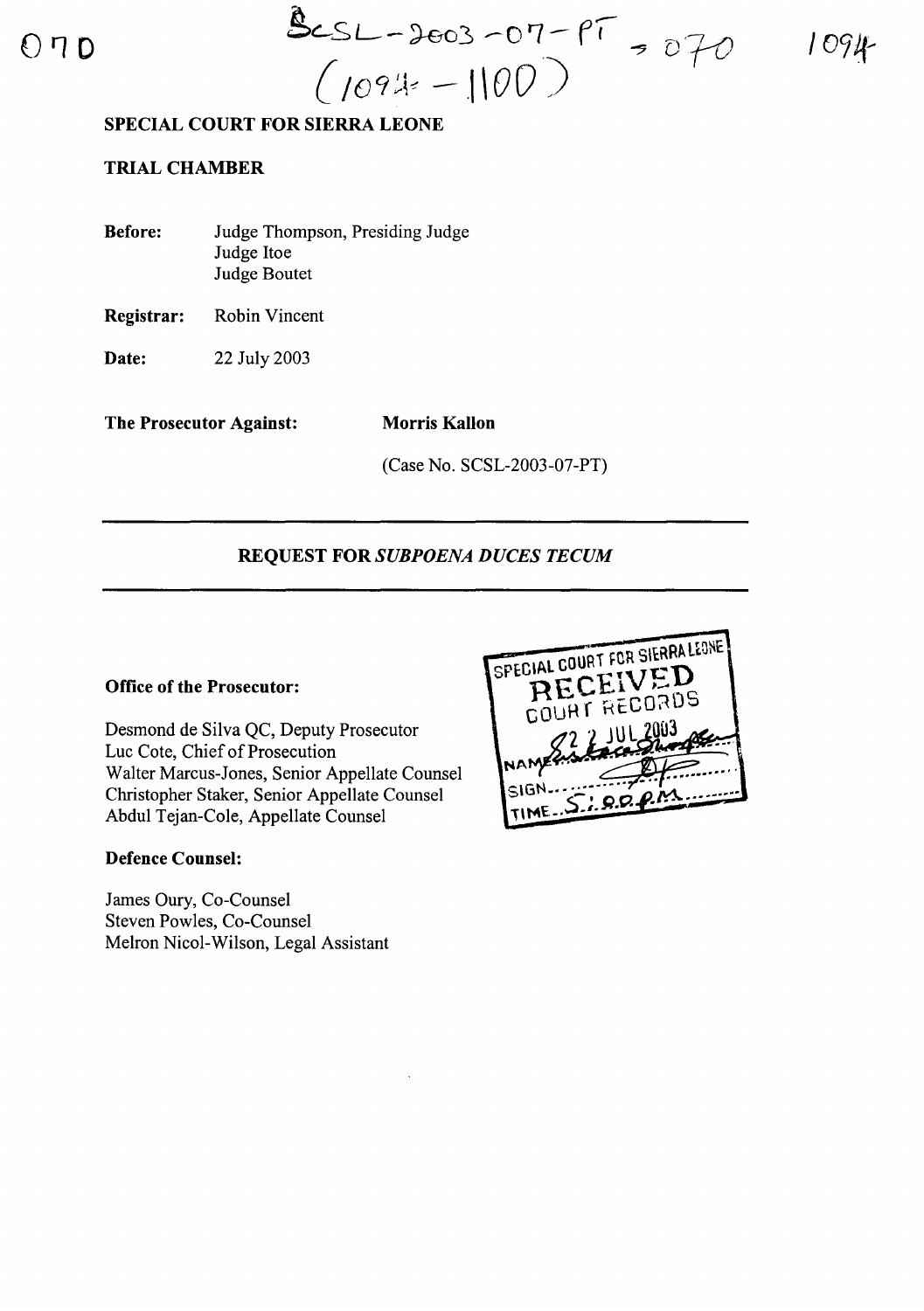#### **Background**

- 1. The Defence filed 'Preliminary Motion Based on Lack of Jurisdiction/Abuse of Process: Amnesty Provided by the Lome Accord' ("Preliminary Motion") on 16 June 2003. The Prosecution filed 'Prosecution Reponse to the First Defence Preliminary Motion (Lome Accord)' *(sic)* on 23 June 2003.<sup>1</sup> The Defence were granted an extension of time (30 June 2003) to file its Reply to the Prosecution Response. On 30 June 2003 the Defence filed an 'Application for Extension of Time to File Reply to Prosecution Response to the First Defence Preliminary Motion (Lome Agreement)' ("Application").
- 2. Attached to the Application were two letters, one to the Chief of Prosecution, Luc Cote, and the other to the Attorney General for Sierra Leone, Mr Eke Ahmed Halloway. Both letters were date 30 June 2003 and requested the disclosure of various documents pertaining to the Lome Agreement.
- 3. On 1 July 2003 the Defence wrote again to the Attorney-General of Sierra Leone seeking voluntary disclosure of documents pertaining to the establishment of the Special Court. The letter was copied to Luc Cote.
- 4. The letter of 30 June 2003 to the Attorney-General sought disclosure by the Government of Sierra Leone of the documents requested within 7 days. This was in an effort to expedite proceedings before the Special Court.
- 5. To date no response has been received from the Attorney-General to the Defence letters of 30 June and 1 July 2003. Accordingly, the Defence now turns to the Trial Chamber to assist the Defence with obtaining the materials requested by issuing a *subpoena duces tecum* to the Attorney-General of Sierra Leone.

<sup>&</sup>lt;sup>1</sup> Note: The Response was received by the Defence, via the Court Registry, on 26 June 2003.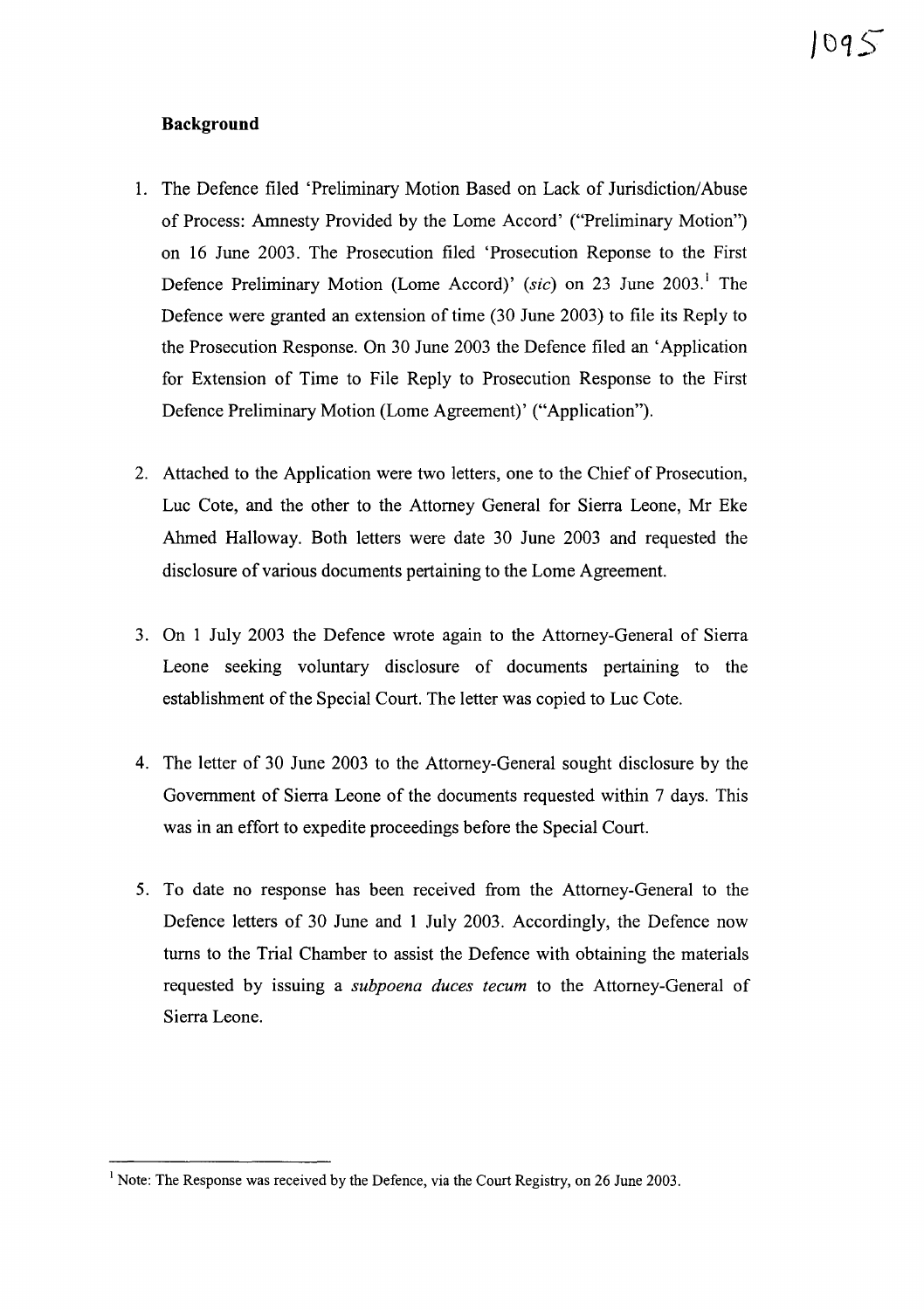## **Rule 54 of the Rules**

6. Rule 54 of the Special Court Rules provides:

At the request of either party or of its own motion, a Judge or Trial Chamber may issue such orders, summonses, subpoenas, warrants and transfer orders as may be necessary for the purposes of an investigation or for the preparation or conduct of the trial.

## **Terms of Subpoena**

7. In order to enable the Defence to prepare its Reply to the Prosecution Response it is requested that the Trial Chamber issue a *subpoena duces tecum* to the Attorney-General of Sierra Leone in the following terms:

The Attorney-General shall disclose to the Defence for Morris Kallon within 7 days of receipt of this *subpoena* [or any other time period that the Trial Chamber deems appropriate] the documentation set out below.

For the purpose of this *subpoena* 'documentation' shall mean, but is not limited to, correspondence, minutes of meetings, agendas, attendance note, memorandums.

Agreement on Ceasefire in Sierra Leone - 18 May 1999 [Annex 1 to Lome Agreement dated 7 July 1999]

(i) Documentation regarding negotiations in the context of this Agreement both prior to and in specific regard to it as between the Government of Sierra Leone and the RUF.

Peace Agreement between the Government of Sierra Leone and the Revolutionary United Front of Sierra Leone [Lome Agreement] dated 7 July 1999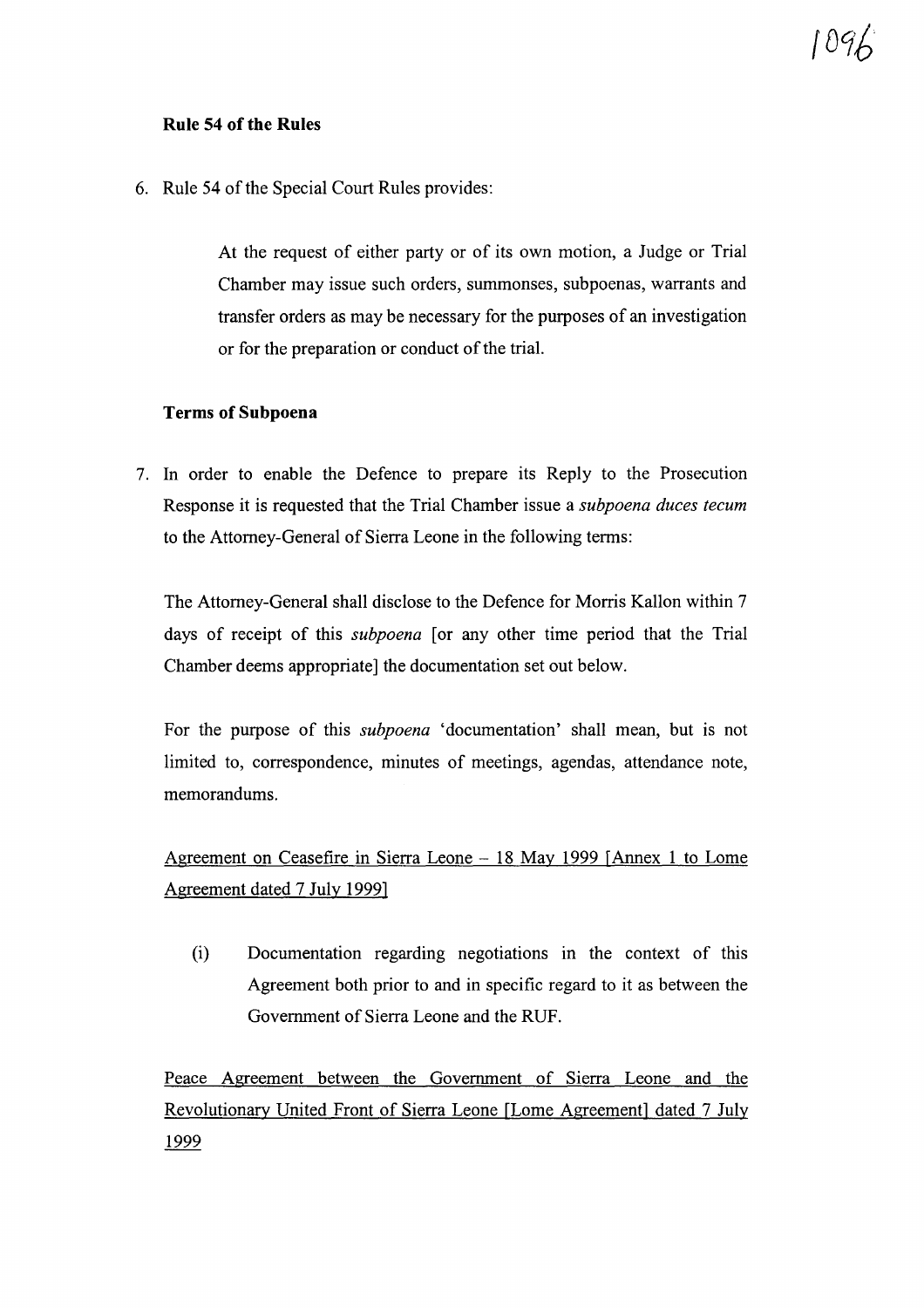- (ii) Documentation regarding the negotiations from the conclusion of the Ceasefire Agreement on 18 May 1999 (see above) and the commencement of the meeting in Lome on 25 May 1999.
- (iii) Documentation regarding the negotiations which took place between the 25 May 1999 and the ultimate signing of the Lome Agreement on 7 July 1999.
- $(iv)$  A copy of the "Declaration in the Final Communique" of the meeting in Lome of the Ministers of Foreign Affairs of ECOWAS dated 25 May 1999.

## Part One - Article II Cease-fire Monitoring

- (v) All documentation regarding the RUF in the context of the Cease Fire Monitoring Committees ("CMC") duty to monitor, verify and report all violations of the ceasefire.
- (vi) All documentation regarding the RUF passing between the CMC and the Joint Monitoring Commission ("JMC").
- (vii) All documentation regarding investigations and appropriate actions taken by the JMC in the context of reports made by the CMC and otherwise in the context of the RUF.

## Part Three - Article IX Pardon and Amnesty

(viii) All documentation relevant to the implementation of Article IX (paragraphs 1-3 inclusive) of the Lome Agreement on 7 July 1999.

# Part Five - Articles XXVI Human Rights Violations

(ix) All documentation regarding the implementation of paragraph 1 of Article XXVI of the Lome Agreement.

# Lome Agreement - Implementation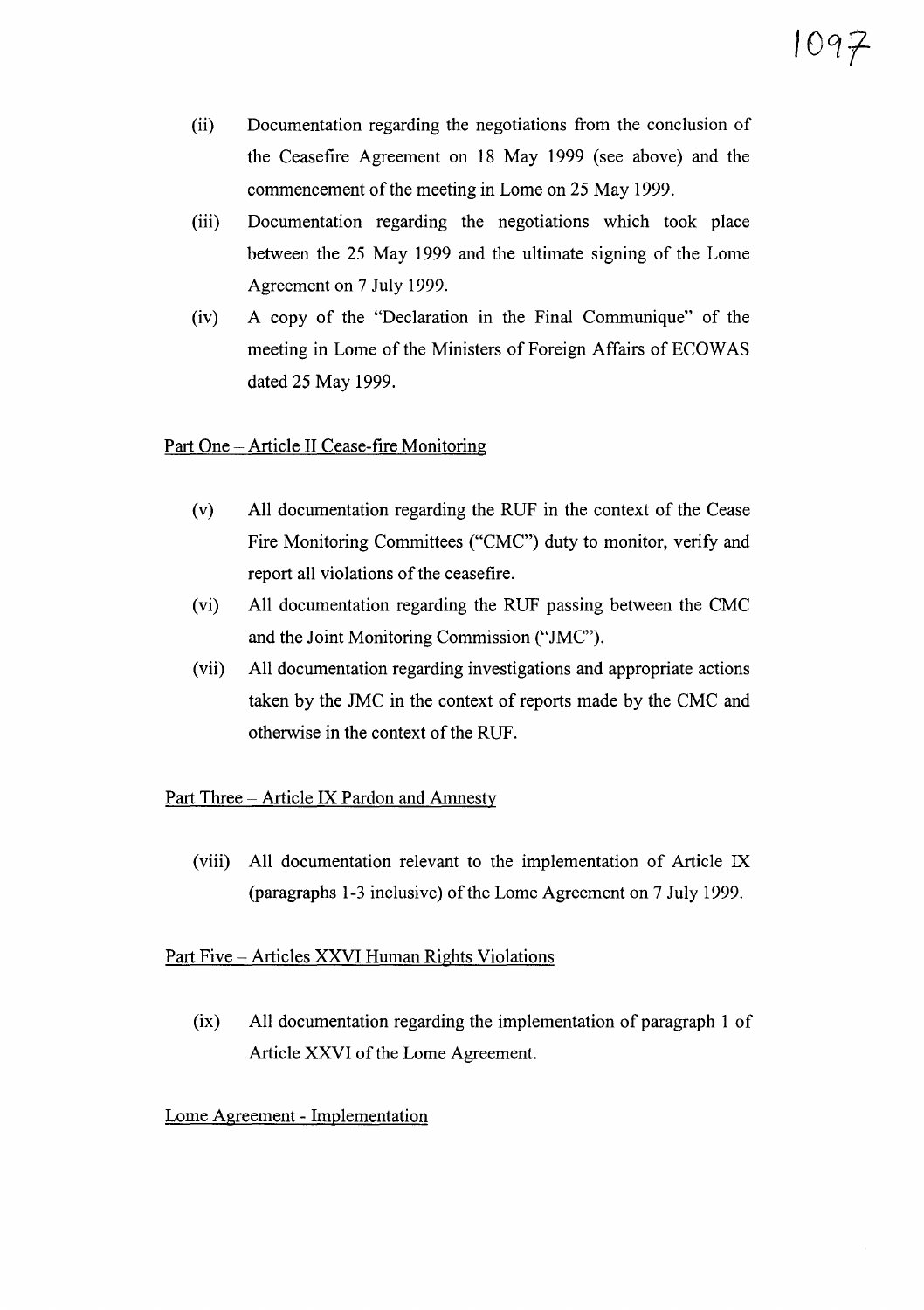(x) Save as to 8 and 9 above, all documentation relevant to the proposed implementation of the Lome Agreement since signing to date.

Security Council Resolution 1315 (2000) [adopted by the Security Council at its  $4186<sup>th</sup>$  meeting on August 14 2000]

- (xi) Documentation regarding the 23rd Summit of the organisation in Abuja on 28 and 29 May 2000 with specific regard to the situation in Sierra Leone.
- (xii) Copy letter from President of Sierra Leone to the Secretary General dated 12 June 2000 including Suggested Framework (S/2000/786, annex)
- (xiii) All documentation specific to the discussions in the context of resolution 1315.

Report of the Secretary General on the Establishment of a Special Court for Sierra Leone S2000/915 October 42000.

(xiv) All documentation regarding discussions/negotiations held in the context of this Report.

Agreement between the United Nations and the Government of Sierra Leone on the Establishment of the Special Court for Sierra Leone, annexed to the Report of the Secretary General UN Doc S2000/915 October 4 2000 (as amended between the United Nations and Sierra Leone 16 January 2002),

(xv) All documentation regarding the negotiation and discussions in the context of the Government of Sierra Leone having regard to this Agreement.

Statute of the Special Court of Sierra Leone annexed to the Report of the Secretary-General, UN Doc S2000/915 October 4 2000 as amended by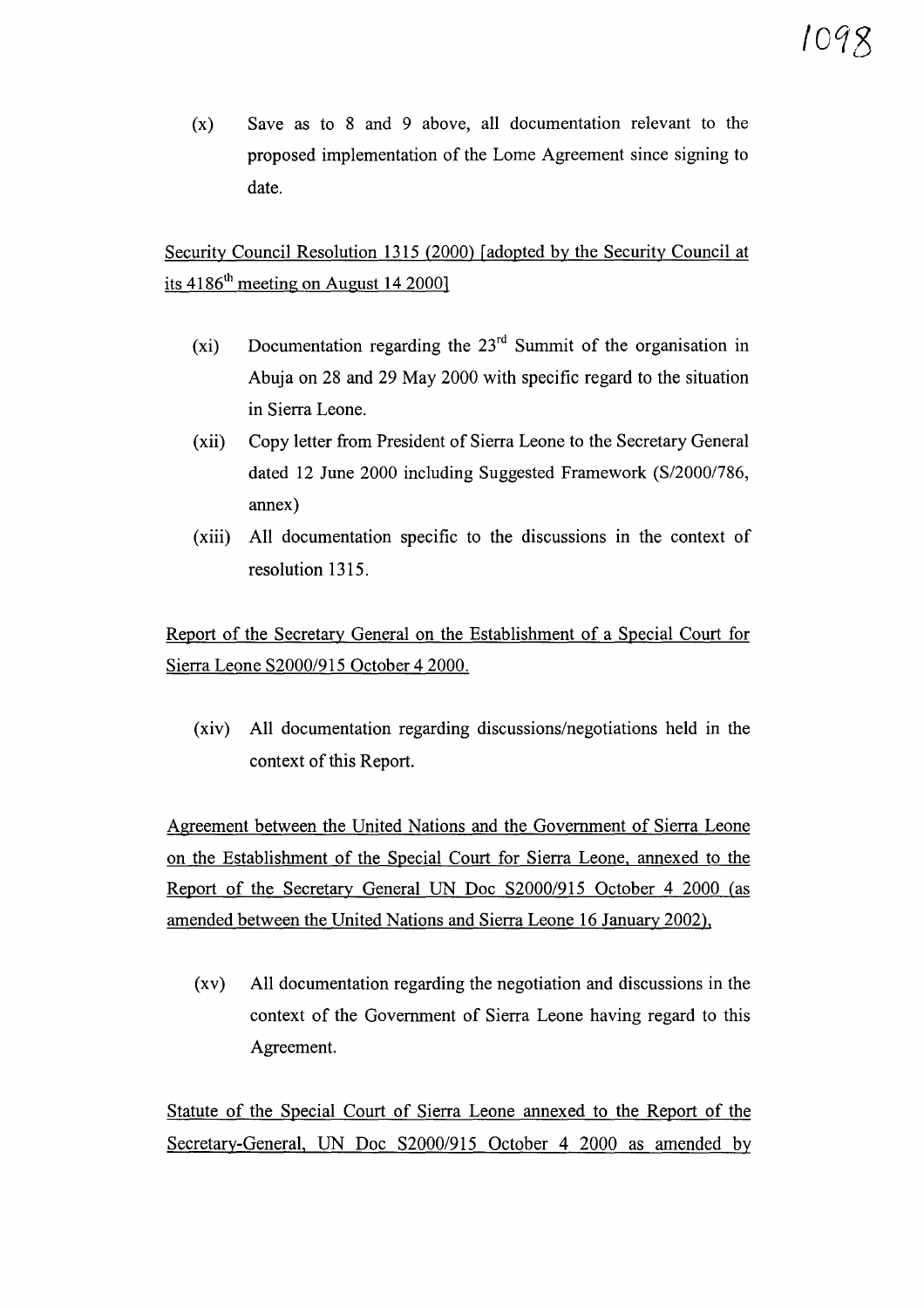agreement by the United Nations and the Government of Sierra Leone January 162002.

(xvi) All documentation regarding negotiations and discussions on the part of the Government of Sierra Leone in the context of the Statute.

## **Reasons why such documents are relevant to the proceedings**

- 8. The Defence requires such documentation from the Government of Sierra Leone in order to respond to points made in the Prosecution Response on the Defence Preliminary Motion. Specifically, such documentation is of crucial importance to the Defence to be able to consider and demonstrate:
	- (i) The intended application of the amnesty granted in the Lome Agreement.
	- (ii) The extent to which the Government of Sierra Leone is bound by the Lome Agreement.
	- (iii) The intended effect of the Secretary-General's reservation to the Lome Agreement on the other parties to the Agreement.
	- (iv) The implementation of and adherence to the Lome Agreement by the parties to it.
	- (v) The extent and manner in which the Government of Sierra Leone considered its obligations pursuant to the Lome Agreement when agreeing to the establishment of the Special Court.
- 9. The Trial Chamber is accordingly requested to issue a subpoena to the Attorney-General of Sierra Leone in the terms set out above. The subpoena should be addressed to:

Mr Eke Ahmed Halloway Attorney-General and Minister of Justice Third Floor